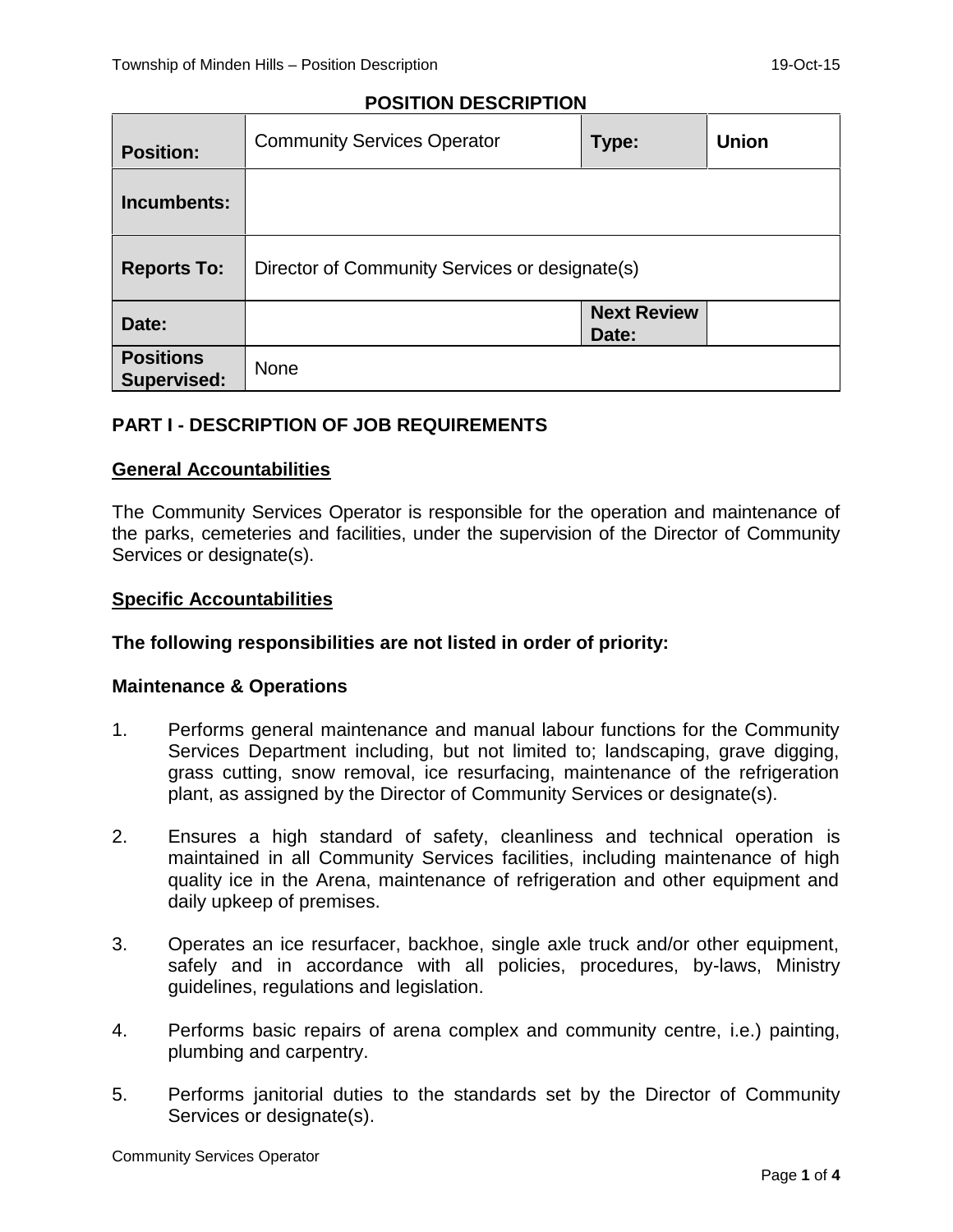- 6. Assumes basic responsibility of the arena and community centre operations in the absence of Community Services Lead Hand or Director of Community Services or designate(s).
- 7. Performs checks and reports any maintenance requirements to equipment, property or process to the Director of Community Services or designate(s) promptly.
- 8. Reports stock requirements to the Director of Community Services or designate(s).
- 9. Ensures that the security of all community services facilities is properly achieved upon closing.

# **Staffing**

- 10. Provides periodic guidance to students and part-time staff.
- 11. Assists in the basic orientation and training of new staff, as it relates to his/her position, as required, safely and in accordance with all policies, procedures, bylaws, Ministry guidelines, regulations and legislation.

## **Communication**

12. Responds to public inquiries by providing verbal information or referring them to the Director of Community Services or designate(s) as required.

## **Policy Compliance**

- 13. Ensures compliance with Township and legislated policies, practices and procedures.
- 14. Complies with all Municipal and Provincial health and safety legislation, regulations, policies and procedures, and must wear all safety apparel as required.
- 15. Attends necessary and/or approved educational workshops, seminars or webinars including the renewal of annual licencing as required.
- 16. Completes logbooks as required.

## **Other**

17. Performs other duties as assigned.

Community Services Operator *The above statements reflect the general details considered necessary to describe the principal functions and duties of the position and will not be construed as a detailed description of the work requirements that may be*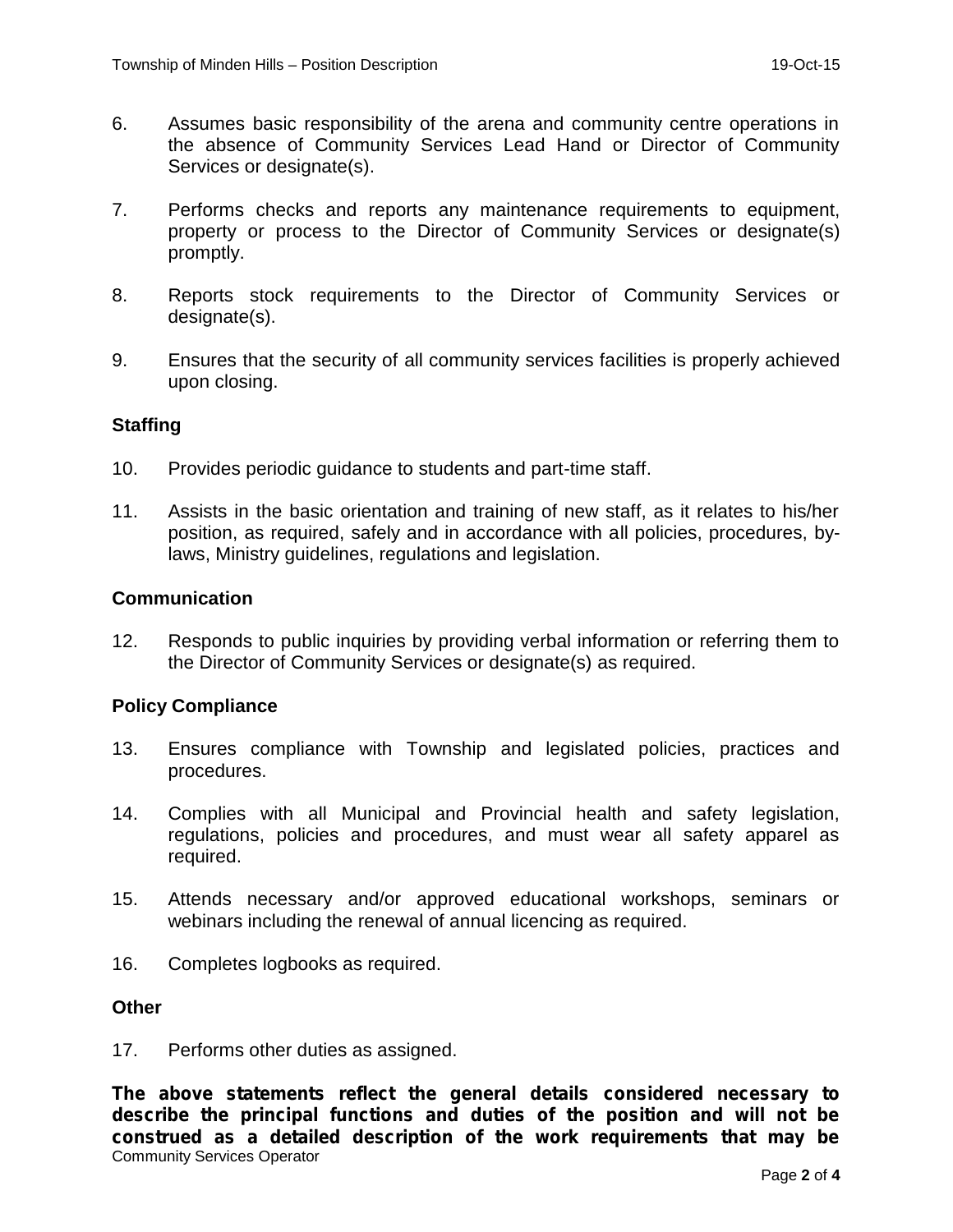#### *inherent in the job.*

**PART II - The following section headings will help describe the technical skills, education, experience and working conditions under which the incumbent is required to perform the job:**

#### **Technical Skills/Experience**

- 1. A minimum of two (2) years' experience in a Municipal parks, cemeteries and facilities environment including a minimum of six (6) months to one (1) year experience operating an ice resurfacer and related parks equipment is required.
- 2. A thorough knowledge of equipment, vehicles and materials used in Municipal parks, cemeteries and facilities is required.
- 3. Communication, interpersonal and customer service skills to exchange information or explain basic situations using curtesy and tact.
- 4. A good understanding of all policies, procedures, by-laws, Ministry guidelines, regulations and legislation related to the operation of parks, cemeteries and facilities equipment, and maintenance is preferred.
- 5. Familiarity with Microsoft Outlook (email) is preferred.
- 6. Ability to work independently with minimal supervision.
- 7. The incumbent must provide a criminal check on an annual basis.
- 8. Ability to maintain confidentiality where mandated or required.

## **Education/Licences**

- 1. A minimum of Grade 12 is required.
- 2. Basic Refrigeration certification or the ability to obtain is required.
- 3. Propane Handling & Safety, Chainsaw Safety Awareness and Fall Protection Awareness training certificates or willingness to obtain within two (2) years is required.
- 4. Ontario Recreation Facilities Association (OFRA) and/or Parks & Recreation Ontario (PRO) coursework completion certificate(s) is preferred.
- 5. Valid standard First Aid & CPR/AED certification is an asset.
- 6. Smart Serve certification is an asset.
- 7. Continued education and training is a mandatory requirement for this position to maintain required licencing.